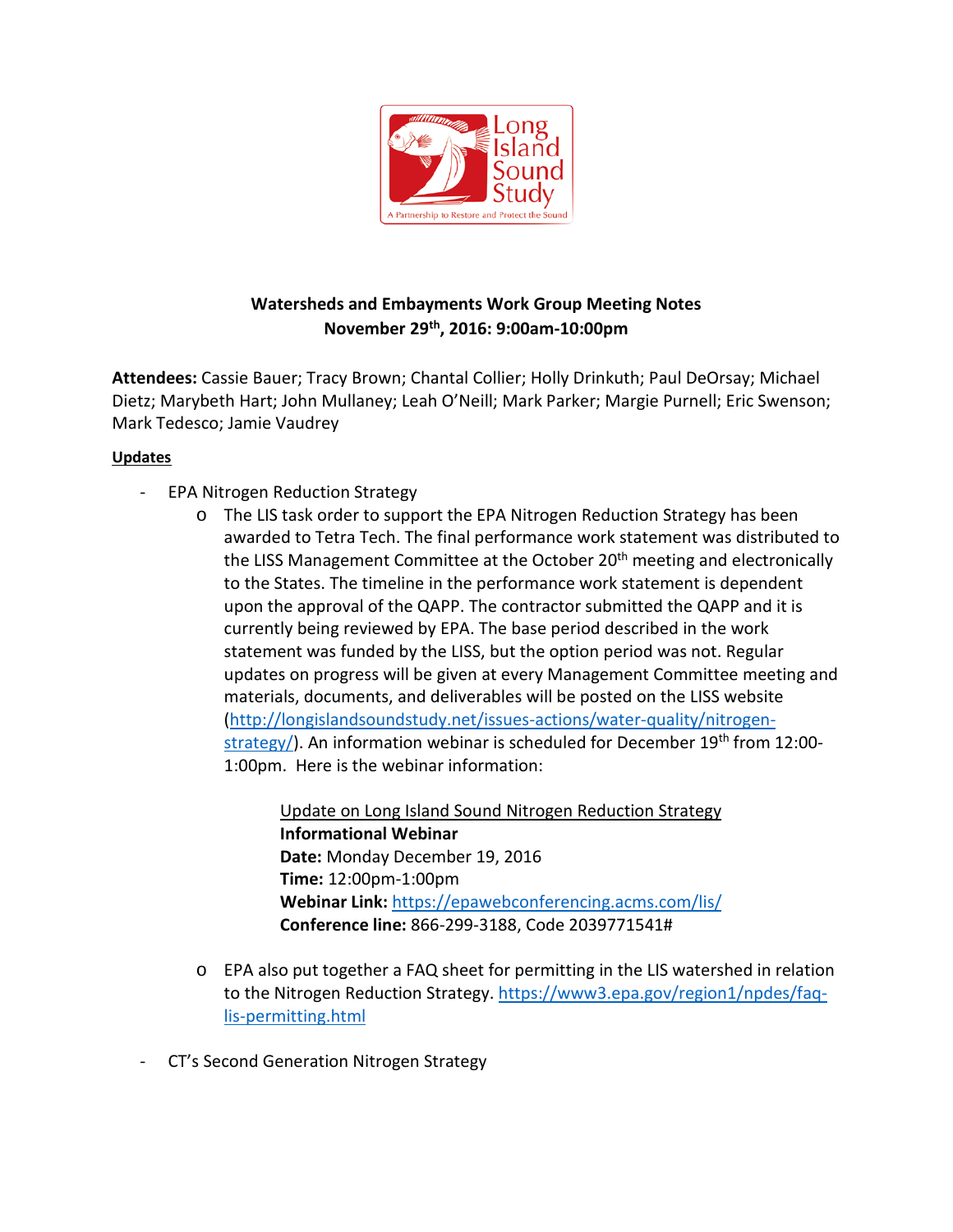

o The final draft for the Integrated Water Resources Management plan has been completed. CTDEEP is currently working on a response to Public Comments which will be posted on their website in the next few weeks. You can visit the DEEP web site at

[http://www.ct.gov/deep/cwp/view.asp?a=2719&Q=580936&deepNav\\_GID=165](http://www.ct.gov/deep/cwp/view.asp?a=2719&Q=580936&deepNav_GID=1654) [4](http://www.ct.gov/deep/cwp/view.asp?a=2719&Q=580936&deepNav_GID=1654) to view the first draft report, other technical documents and story map for additional information.

- Reorganization at CTDEEP
	- o In order to reduce staff and budget costs, the Bureau of Water Protection and Land Reuse has been restructured. The Office of Long Island Sound Programs Division has been combined with the Inland Water Resources Division and it is now called the Land and Water Resources Division. Mark Parker is now in the Coastal Resources section and his supervisor is Peter Francis. The former Planning and Standards Division is now the Planning and Management Division and will contain the LISS water quality monitoring staff. Kelly Streich is still working on TMDL and nutrient management work and she will be in the Planning and Management Division under Chuck Lee. Marybeth Hart is in the Planning section under David Blatt. The program webpages are going to be reorganized as well.

## **Review of the CCMP Implementation Actions**

- WW-9: Develop a nonpoint source and stormwater tracking system tool for the LIS watershed.
	- o Cassie and Mark P met with their managers to discuss how to move forward with funding a NPS tracking tool. Both states were interested, but don't have the staff time or resources to take it on themselves. Both CT and NY were in favor of having NEIWPCC request LISS funds to hire a contractor to pilot a NPS tracking tool in two subwatersheds (HUC 8 size or larger), one in CT and one in NY. Currently, EPA has only asked for base funding request proposals for the 2017 budget. NEIWPCC is prepared to submit a proposal this year if the chance is given. Otherwise, this project may be on hold until future budget cycles.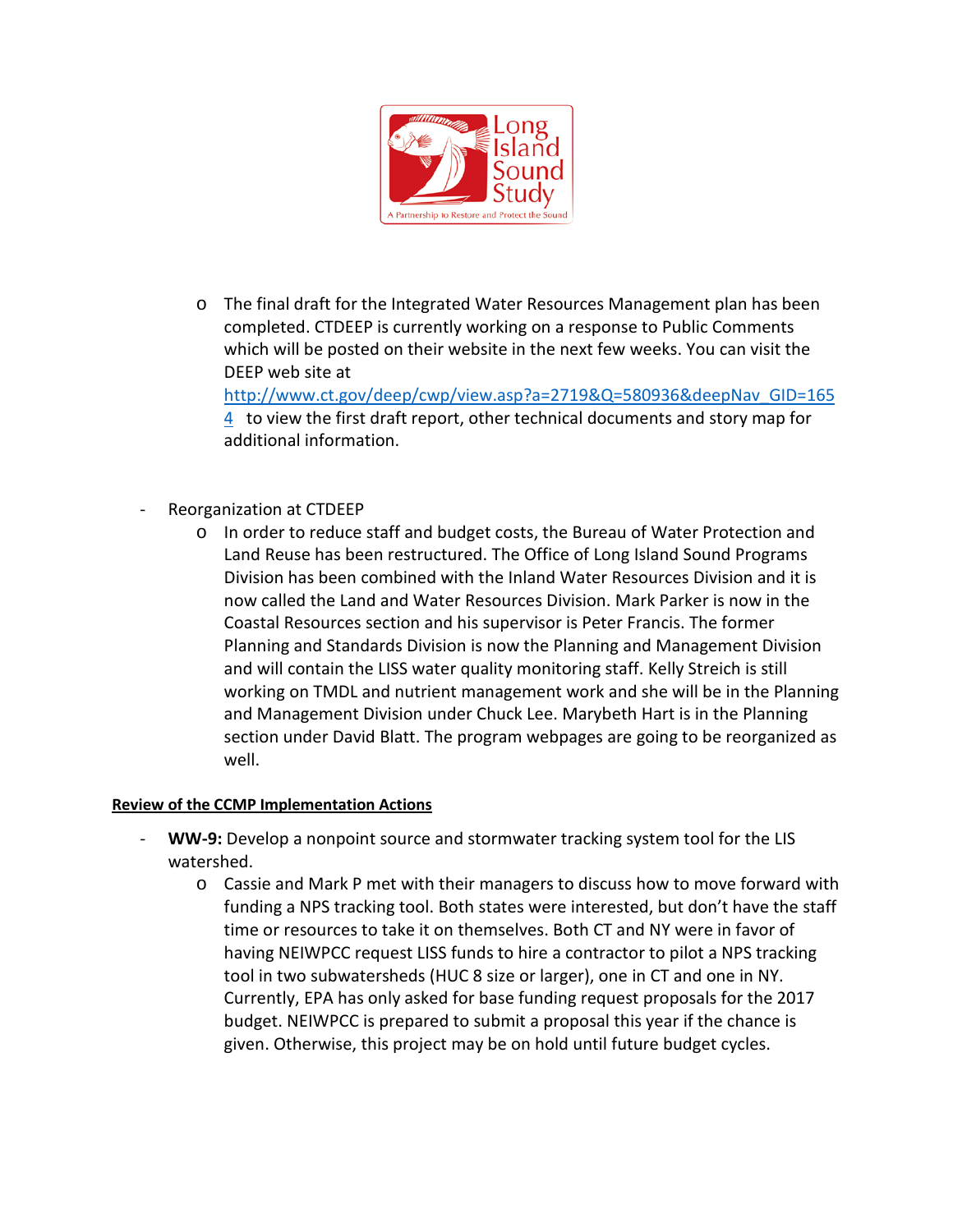

- **WW-10:** Develop improved policies for use and performance of decentralized and onsite wastewater treatment systems and **WW-11:** Improve understanding, management, and design of denitrifying decentralized and residential, on-site wastewater treatment systems.
	- o Current initiatives:
		- Two LISFF projects were funded in 2016 to demonstrate Onsite Wastewater Treatment Systems in Shoreham, NY and Cold Spring Harbor, NY.
		- As part of LINAP, Suffolk County has been working on a Subwatersheds Wastewater Plan, amending Sanitary Code, and piloting a program for alternative septic systems.
		- The CESSPOOL project has a launched a public education campaign with brochures, postcards, fact sheets, and a homeowner file folder laid out to record and maintain information about onsite systems and their maintenance. All this material is available on the website: <http://www.getpumpedli.org/>
		- CT has issued an RFP to hire a contractor to conduct an inventory and assessment of the condition of on-site wastewater systems in coastal areas, quantify effluent nitrogen loading from on-site wastewater treatment systems and evaluate and identify alternative structural and nonstructural management options to achieve nitrogen reduction and high water quality goals. The next step will be to make a decision based on their recommendations.
		- **THE CT has also contracted with UCONN CLEAR to do an embayment outreach** project.
- **WW-13:** Develop watershed management plans for sub-watersheds, including urban areas, within the Connecticut and New York portions of the LIS watershed, and track their implementation and effectiveness.
	- o CTDEEP has three watershed coordinators and they have been working with different municipalities and independent watershed groups to develop watershed plans. All the completed and proposed plans are listed on the CTDEEP website.

[http://www.ct.gov/deep/cwp/view.asp?a=2719&q=379296&deepNav\\_GID=165](http://www.ct.gov/deep/cwp/view.asp?a=2719&q=379296&deepNav_GID=1654) [4](http://www.ct.gov/deep/cwp/view.asp?a=2719&q=379296&deepNav_GID=1654)